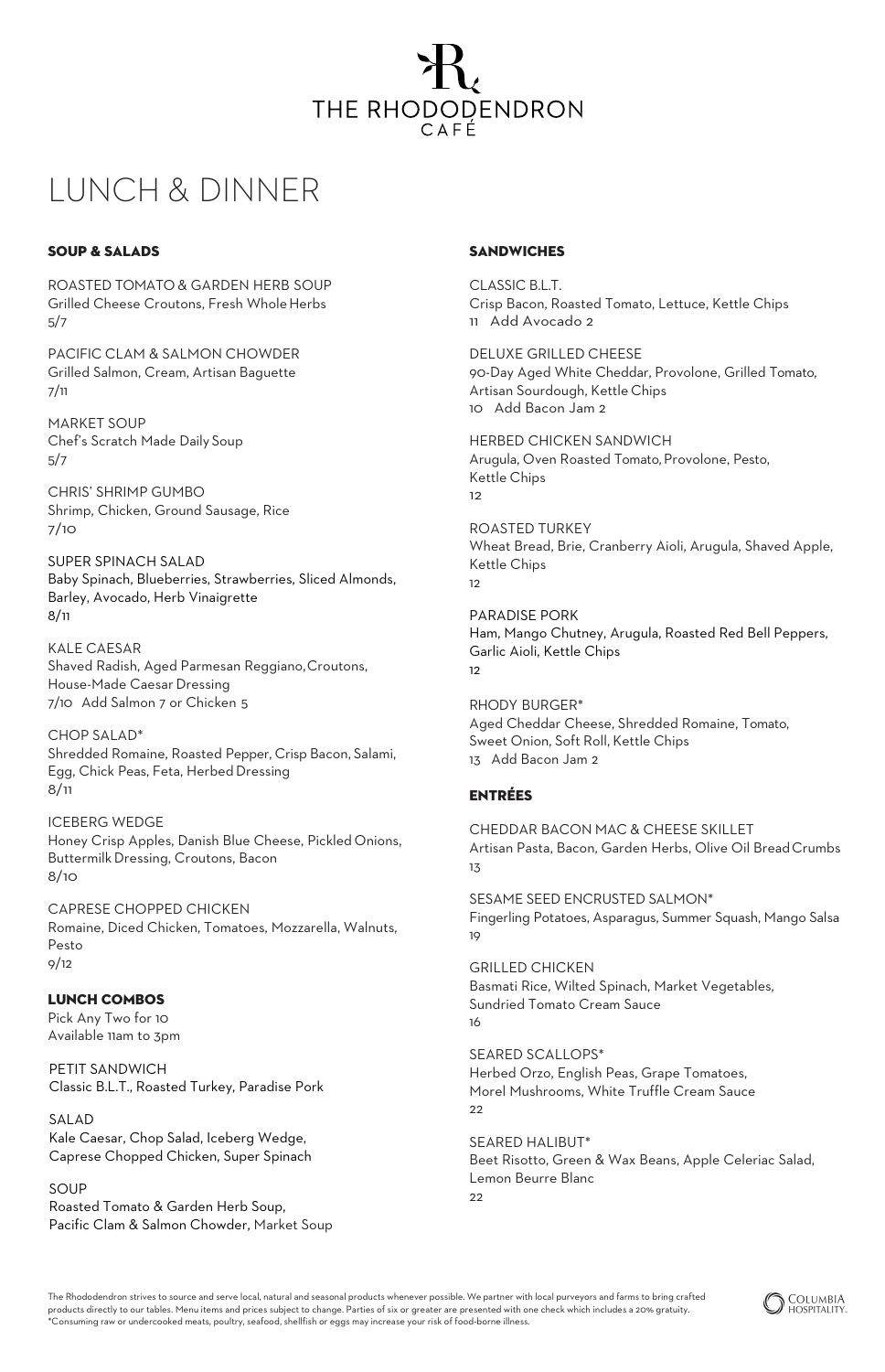

# SHARED PLATES

LOCAL CHEESE PLATE Fruit Preserves, Roasted Nuts,Baguette 10

WRAPPED DATES Prosciutto, Goat Cheese, Balsamic Gastrique 7

> WHITE TRUFFLE POPCORN Sea Salt 4

BURRATA Creamy Mozzarella, Fresh Strawberries, Balsamic Gastrique, Crostini 8

CAPRESE STACKER Heirloom Tomatoes, Mozzarella, Basil, Balsamic Gastrique 7

> POTATO CHIPS Basil Pesto Aioli 4

The Rhododendron strives to source and serve local, natural and seasonal products whenever possible. We partner with local purveyors and farms to bring crafted products directly to our tables. Menu items and prices subject to change. Parties of six or greater are presented with one check which includes a 20% gratuity. \*Consuming raw or undercooked meats, poultry, seafood, shellfish or eggs may increase your risk of food-borne illness.